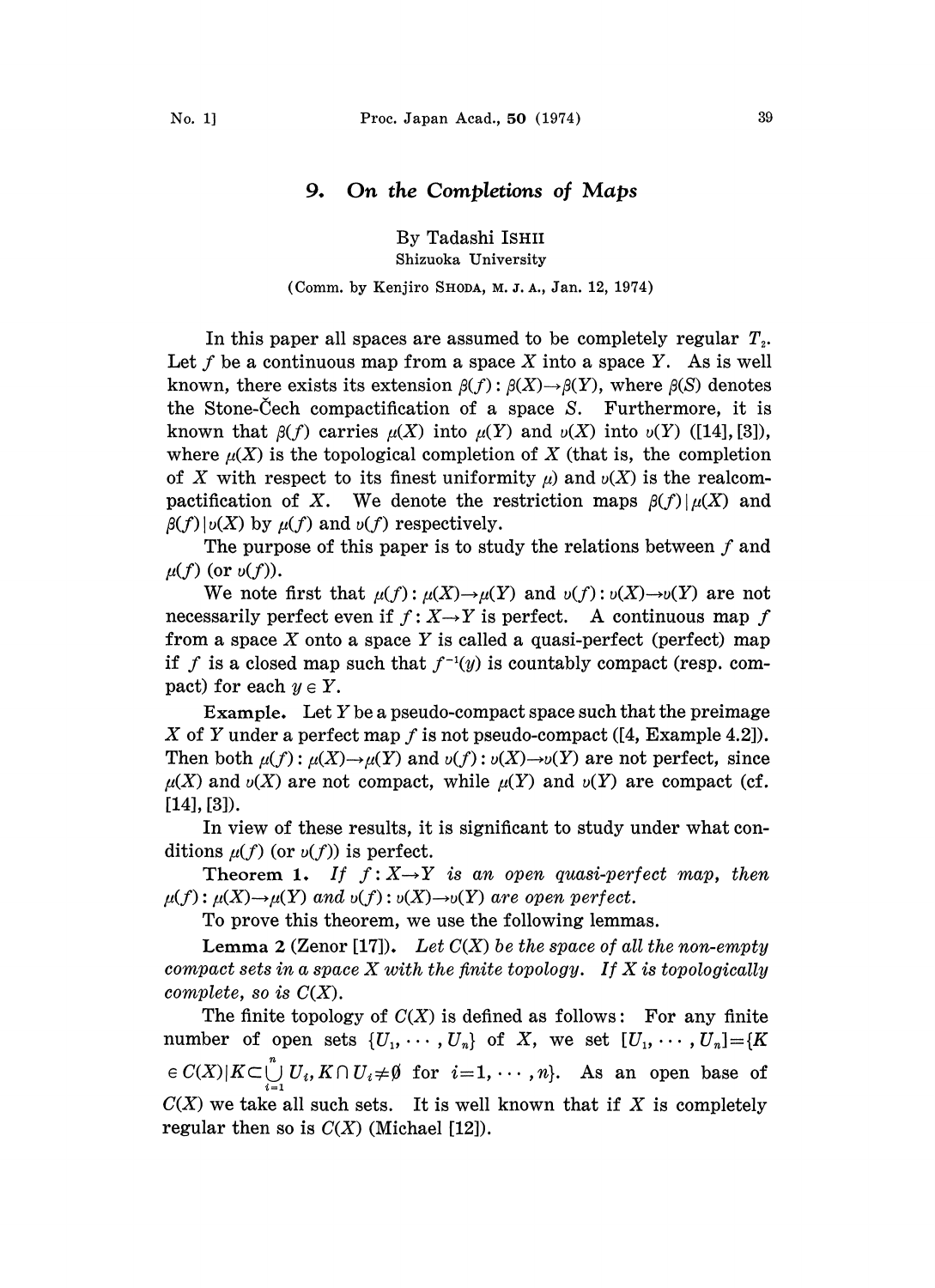**Lemma 3.** If  $f : X \rightarrow Y$  is an open quasi-perfect map, then  $\varphi : Y$  $\rightarrow C(\mu(X))$  and  $\varphi^*: Y \rightarrow C(\nu(X))$  are continuous, where  $\varphi(y)=cl_{\mu(X)}f^{-1}(y)$ and  $\varphi^*(y) = cl_{\nu(X)} f^{-1}(y)$  for each  $y \in Y$ .

Hoshina [5] proved the continuity of  $\varphi: Y \to C(\mu(X))$ , and the continuity of  $\varphi^*: Y \to C(\nu(X))$  is similarly proved.

**Proof of Theorem 1.** We note first that a surjective map  $g: X$  $\rightarrow Y$  is perfect if and only if any filter base  ${F<sub>a</sub>}$  in X such that  ${g(F<sub>a</sub>)}$ has a cluster point in  $Y$  has a cluster point in  $X$ . Now we prove the theorem for the case of  $\mu(f)$ , since the case of  $\nu(f)$  is similarly proved. Let  $\mathfrak{F} = \{F_{\alpha}\}\$ be a filter base in  $\mu(X)$  such that  $\{\mu(f)(F_{\alpha})\}\$  has a cluster point v in  $\mu(Y)$ . Let us put

$$
\mathfrak{G} = \{G_r | v \in G_r, G_r : \text{open in } \mu(Y)\},
$$
  

$$
\mathfrak{G}_Y = \{H_r | H_r = G_r \cap Y, G_r \in \mathfrak{G}\}.
$$

Then  $\mathfrak{G}_r$  is a Cauchy filter base in Y with respect to  $\mu$ , and it converges to v in  $\mu(Y)$ . Since  $\varphi: Y \to C(\mu(X))$  is continuous by Lemma 3,  $\{\varphi(H_{\nu})\}$ is a Cauchy filter base in  $C(\mu(X))$  with respect to the finest uniformity, and hence by Lemma  $2\{\varphi(H_r)\}\)$  converges to some  $K \in C(\mu(X))$ . Suppose that  $( \bigcap cl_{\mu(X)} F_{\alpha}) \bigcap K = \emptyset$ . Then for each point u of K there exists  $F_{\alpha(u)}$ of  $\mathfrak F$  such that  $u \in \mu(X) - \mathrm{cl}_{\mu(X)} F_{\alpha(u)}$ . Therefore there exists a finite number of points  $\{u_1, \dots, u_n\}$  of K such that

$$
K\subset \bigcup_{i=1}^n (\mu(X)-\mathrm{cl}_{\mu(X)} F_{\alpha(u_i)}),
$$

since K is compact. Let  $F_{\beta}$  be an element of  $\mathfrak{F}$  such that  $F_{\beta} \subset F_{\alpha(u_i)}$ ,  $i=1,\cdots,n$ . Then we have

$$
\bigcup_{i=1}^n\left(\mu(X)-\mathrm{cl}_{\mu(X)}F_{\alpha(u_i)}\right)\cap F_{\beta}=\emptyset.
$$

Let O be a regularly open set in 
$$
\mu(X)
$$
 such that  
\n
$$
K \subset O \subset cl_{\mu(X)} O \subset \bigcup_{i=1}^{n} (\mu(X) - cl_{\mu(X)} F_{\alpha(u_i)}).
$$

Since  $\{f^{-1}(H)\}\)$  converges to K in  $C(\mu(X))$ , we have  $f^{-1}(H)\subset O$  for some  $H_r \in \mathfrak{G}_Y$ , and hence  $\mu(f)^{-1}(G_r) \subset O$ . This shows that  $\mu(f)^{-1}(G_r) \cap F_\beta = \emptyset$ , that is,  $G_r \cap \mu(f)(F_s) = \emptyset$ , which is a contradiction. Therefore we have  $(\bigcap cl_{\mu(X)} F) \cap K \neq \emptyset$ . Consequently  $\mathfrak F$  has a cluster point in  $\mu(X)$ . Moreover from the fact mentioned above it is easily seen that  $\mu(f)$ :  $\mu(X)$  $\rightarrow \mu(Y)$  is surjective. Hence  $\mu(f): \mu(X) \rightarrow \mu(Y)$  is perfect. Finally, by [10, Theorem 4.4],  $\beta(f): \beta(X) \to \beta(Y)$  is an open map. Therefore it follows that  $\mu(f)$  is an open map. Thus we complete the proof.

Corollary 4. Let  $f: X \rightarrow Y$  be an open perfect map. Then the following statements are valid.

(a)  $Y$  is topologically complete if and only if  $X$  is topologically complete.

(b)  $Y$  is realcompact if and only if  $X$  is realcompact (Frolik [2]).

This corollary follows from Theorem 1 and the fact that the pre-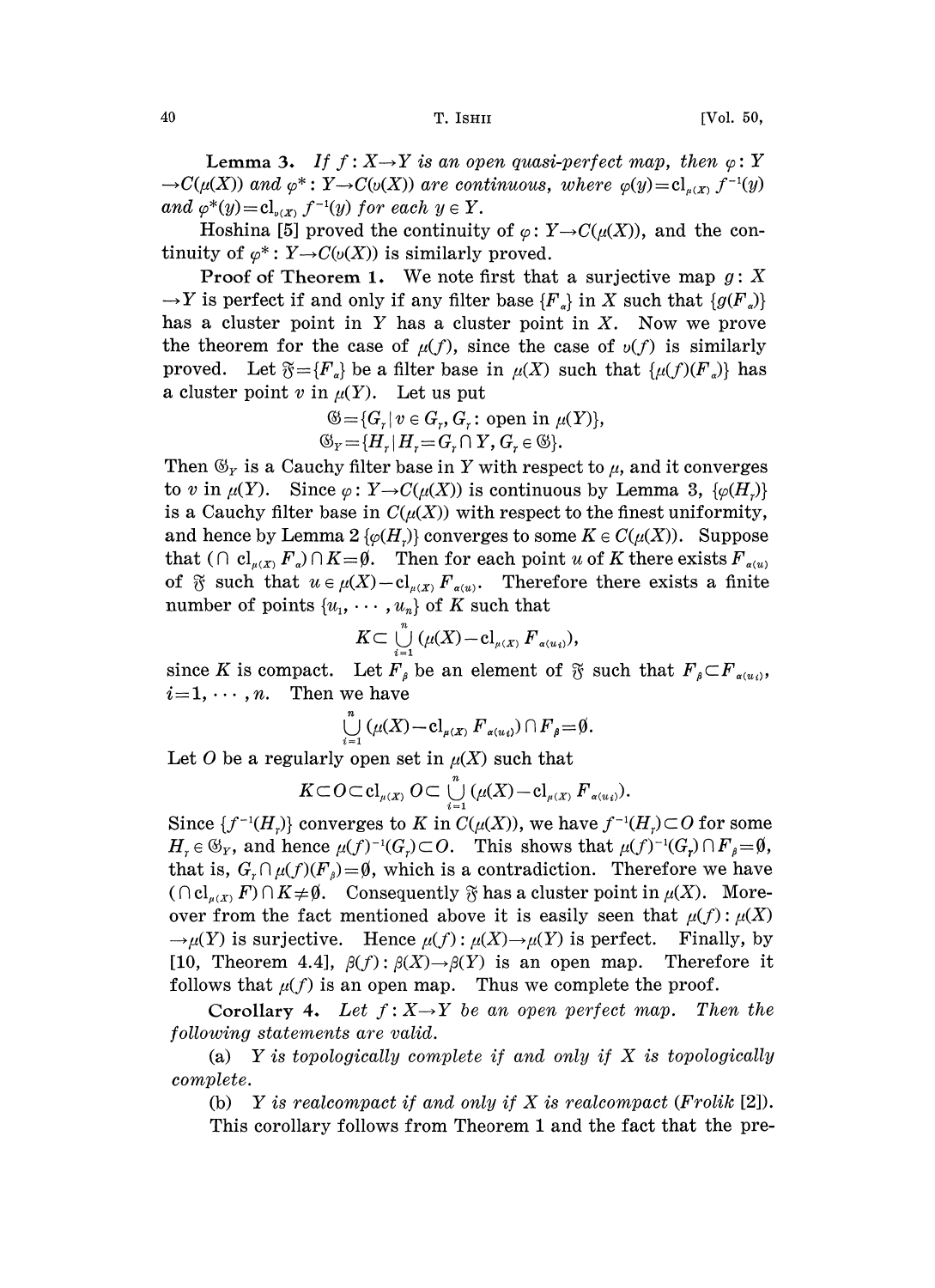image of a topologically complete (realcompact) space under a perfect map is also topologically complete (resp. realcompact).

A continuous map  $f$  from a space  $X$  onto a space  $Y$  is called a WZ-map (Isiwata [10]) if  $\beta(f)^{-1}(y)=\mathrm{cl}_{\beta(X)}f^{-1}(y)$  for each  $y \in Y$ . Every closed map is a WZ-map. The following is a slight generalization of Theorem 1.

Theorem 5. If  $f: X \rightarrow Y$  is an open WZ-map such that  $f^{-1}(y)$  is relatively pseudo-compact for each  $y \in Y$ , then  $\mu(f): \mu(X) \to \mu(Y)$  and  $v(f): v(X) \rightarrow v(Y)$  are open perfect.

**Proof.** Let  $X_0 = \beta(f)^{-1}(Y)$ . Since  $\beta(f)^{-1}(y) = cl_{\beta(X)} f^{-1}(y)$  and  $\text{cl}_{u(X)} f^{-1}(y)$  is compact, we have  $X \subset X_0 \subset \mu(X) \subset \nu(X)$ . Hence it follows that  $\mu(X_0)=\mu(X)$  and  $\nu(X_0)=\nu(X)$  ([14], [3]). On the other hand,  $\mu(f): \mu(X_0) \to \mu(Y)$  and  $\nu(f): \nu(X_0) \to \nu(Y)$  are open perfect by Theorem 1, since  $\beta(f) | X_0: X_0 \to Y$  is an open perfect map. Thus the theorem holds.

Corollary 6. Let  $f: X \rightarrow Y$  be an open WZ-map such that  $f^{-1}(y)$ is relatively pseudo-compact for each  $y \in Y$ . Then the following statements are valid.

(a) Y is pseudo-compact if and only if  $X$  is pseudo-compact.

(b) Y is pseudo-paracompact (pseudo-Lindelöf) if and only if X is pseudo-paracompact (resp. pseudo-Lindelöf).

Following Morita  $[14]$ , a space X is said to be pseudo-paracompact (resp. Lindelöf) if  $\mu(X)$  is paracompact (resp. Lindelöf). In Corollary 6, (a) was proved by Isiwata  $[10]$  as a generalization of a theorem of Okuyama and Hanai [16], and the 'only-if' part of (b) was proved by Hoshina [5].

Concerning a (not necessarily open) quasi-perfect map, Morita [14] proved the following: If  $f$  is a quasi-perfect map from an  $M$ -space X onto an M-space Y, then  $\mu(f): \mu(X) \to \mu(Y)$  is a perfect map. As a generalization of this result, we can prove the following theorem.

**Theorem 7.** Let  $X$  and  $Y$  be the spaces each of which is the preimage of a topologically complete space under a quasi-perfect map. If  $f: X \rightarrow Y$  is a quasi-perfect map, then  $\mu(f): \mu(X) \rightarrow \mu(Y)$  is a perfect map.

To prove Theorem 7, we use the following lemmas.

Lemma 8 (Ishii [9]). If f is a quasi-perfect map from a space X onto a topologically complete space Y, then  $\mu(f)$ :  $\mu(X) \rightarrow Y$  is perfect.

Lemma 9 (Kljušin [6]). Let  $f: X \rightarrow Y$  and  $g: Y \rightarrow Z$  be surjective. If  $h = g \circ f : X \rightarrow Z$  is perfect, then f and g are perfect.

Proof of Theorem 7. Let  $g: Y \rightarrow Z$  be a quasi-perfect map from Y onto a topologically complete space Z. Then  $h = g \circ f : X \rightarrow Z$  is a quasi-perfect map, and hence  $\mu(h)$ :  $\mu(X) \rightarrow Z$  is a perfect map by Lemma 8. Let  $Y_0 = \mu(f)(\mu(X))$ . Since  $\mu(h) = \mu(g \circ f) = \mu(g) \circ \mu(f)$ ,  $\mu(g) | Y_0 : Y_0$  $\rightarrow$ Z is perfect by Lemma 9. Hence it follows that  $Y_0$  is topologically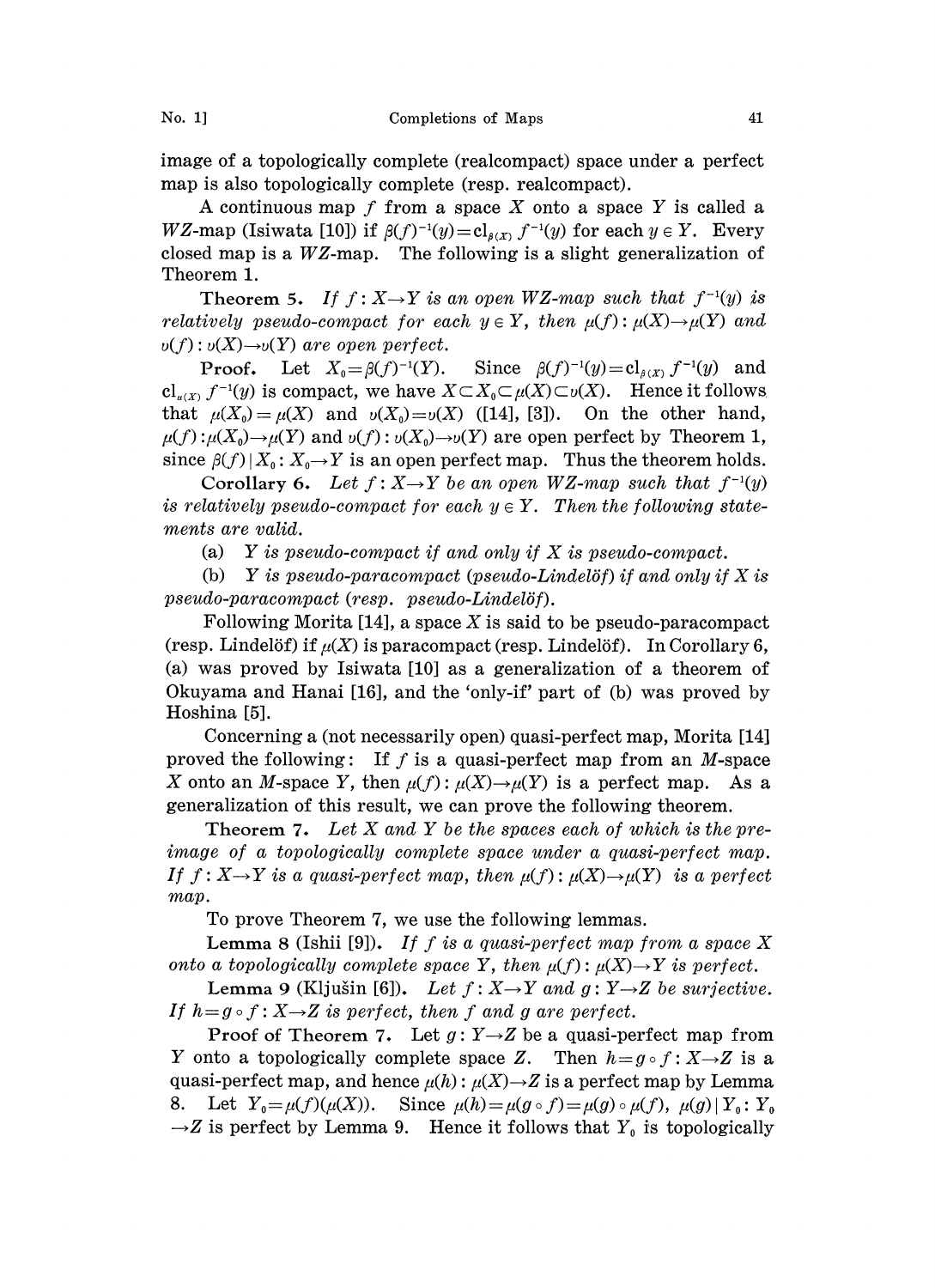complete, which implies that  $Y_0=\mu(Y)$ . Therefore  $\mu(f): \mu(X) \to \mu(Y)$ is perfect by Lemma 9. Thus we complete the proof.

Corollary 10. Let X and Y be the spaces each of which is the preimage of a topologically complete space under a quasi-perfect map, and let  $f: X \rightarrow Y$  be a quasi-perfect map. Then Y is pseudo-paracompact (pseudo-Lindelöf) if and only if  $X$  is pseudo-paracompact (resp. pseudo-Lindel6f).

Remark. By Lemma 8, a space  $X$  is the preimage of a paracompact space under a quasi-perfect map if and only if  $X$  is a pseudoparacompact space which is the preimage of a topologically complete space under a quasi-perfect map.

Applying Theorem 7, we can prove the following theorem.

Theorem 11. Let Y be an  $M^*$ -space ([7]). Then the following statenents are equivalent.

(a) Y is the preimage of a topologically complete space under a quasi-perfect map.

(b) Y is an M-space.

**Proof.** Since (b) $\rightarrow$ (a) is obvious, we shall prove (a) $\rightarrow$ (b). Since Y is an  $M^*$ -space, there exists a perfect map f from an M-space X onto Y by Nagata's theorem [15]. Hence by Theorem 7  $\mu(f)$ :  $\mu(X)$  $\rightarrow \mu(Y)$  is a perfect map. Since  $\mu(X)$  is a paracompact M-space by Morita's theorem [14] and the image of a paracompact  $M$ -space under a perfect map is also a paracompact M-space (cf. Fillipov [1], Ishii [7], [8] and Morita [13]),  $\mu(Y)$  is a paracompact M-space. This implies that Y is an M'-space ([14]). Since each  $M^*$ -space is countably paracompact ([7]),  $Y$  is an  $M$ -space ([11]). Thus we complete the proof.

We note that Theorem <sup>11</sup> is also deduced directly from Lemma 8.

## References

- [1] V. V. Filippov: On the perfect image of a paracompact p-space. Dokl. Akad. Nauk SSSR, 176 (1967); Soviet Math. Dokl., 8, 1151-1153 (1967).
- [21 Z. Frolik: Applications of complete family of continuous functions to the theory of Q-spaces. Czech. Math. J., 11, 115-133 (1961).
- [3] L. Gillman and M. Jerison: Rings of Continuous Functions. Van Nostrand, Princeton, N. J. (1960).
- [4] M. Henriksen and J. R. Isbell: Some properties of compactifications. Duke J. Math., 25, 83-105 (1958).
- [5] T. Hoshina: On pseudo-paracompactness and continuous mappings. Proc. Japan Acad., 48, 581-584 (1972).
- [6] V. Kljušin: Perfect mappings of paracompact spaces. Soviet Math., 5, 1583-1586 (1964).
- [7] T. Ishii: On closed mappings and M-spaces. I, II. Proc. Japan Acad., 43, 752-756; 757-761 (1967).
- [8]  $-\cdots$  On M- and M\*-spaces. Proc. Japan Acad., 44, 1028-1030 (1968).